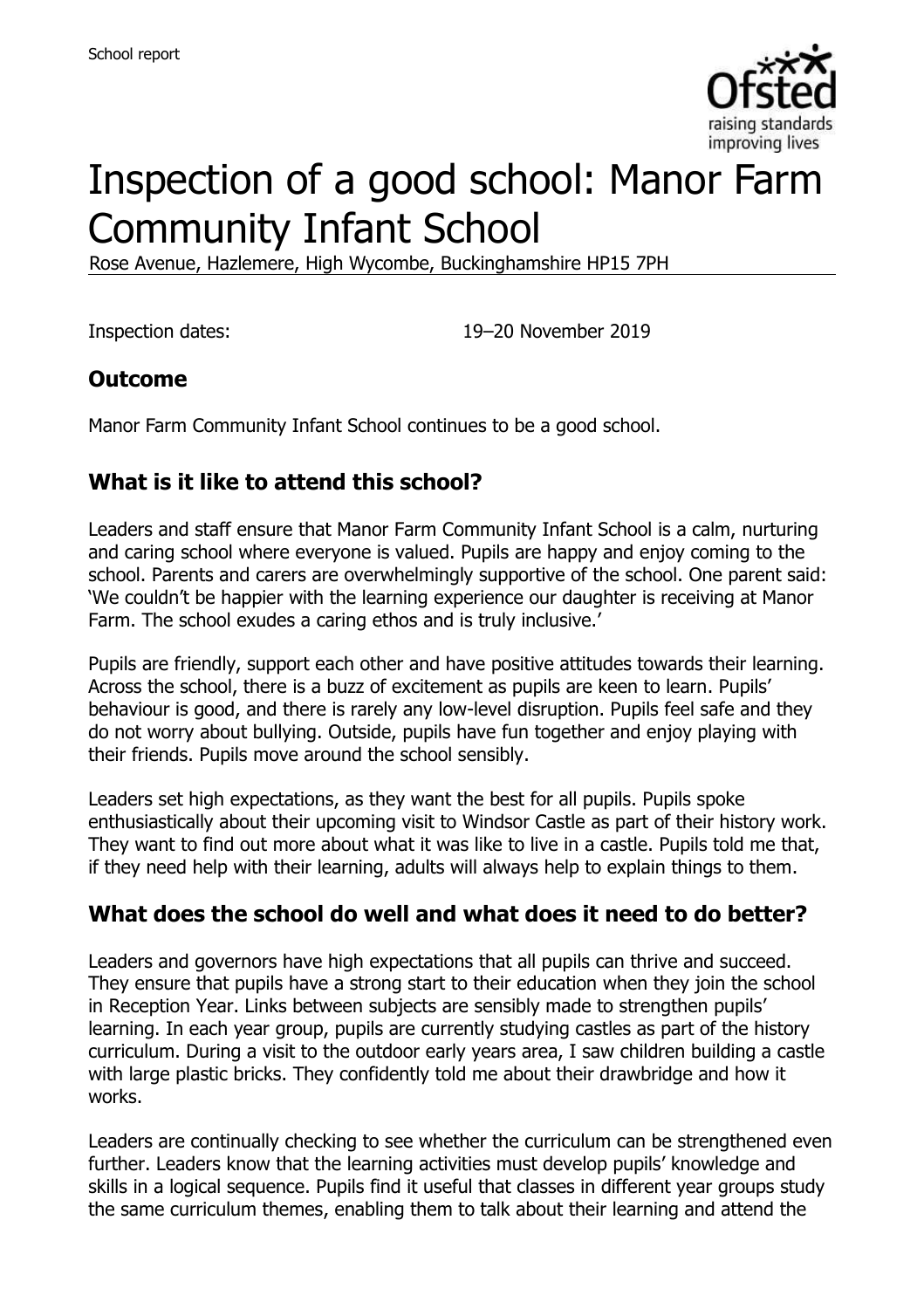

same school visits. The subject planning in the foundation subjects is not as precise as in mathematics and English. Subject leaders are fine-tuning the planning of the foundation subjects to strengthen pupils' skills and knowledge. Although staff share their skills and expertise well when planning across year groups, leaders know that some staff need more training and support to ensure that their subject knowledge is as strong as it needs to be to teach effectively.

Teachers and learning assistants work well together to ensure that pupils learn successfully. Learning assistants provide well-planned support for pupils, including those with special educational needs and/or disabilities. Teachers make adjustments to plans, so that learning for these pupils is taught in the right-size steps to allow them to succeed in learning knowledge and skills. Leaders ensure that pupils with social and emotional needs are supported effectively.

At the start of Reception, children begin to learn phonics. Phonics is systematically taught well across the school. Teachers identify those pupils who need extra help, so they catch up quickly. Pupils in key stage 1 told me that they loved reading. Teachers develop pupils' key vocabulary in sounding out words through a range of engaging activities. Pupils are given books which match their reading level, so they can become fluent readers. They enjoy going to the vibrant and welcoming library in the school to choose books to read.

Children in the early years get off to a great start. They enjoy a wealth of well-planned activities to support their needs. Children are confident and supported by all the adults. Mathematics is taught well. Leaders ensure that there is a strong focus on early mathematics. Children have a sound understanding of mathematical ideas, such as 'parts' and 'whole' to help them to add two numbers together to make ten. Most children leave Reception ready for key stage 1.

Pupils' personal and cultural development is promoted through visits, for example to the local library, art exhibition and theatre. They enjoy the opportunity to attend a range of clubs, including rugby and story-telling. The forest school enables pupils to develop confidence and self-esteem in a natural environment.

The headteacher provides strong leadership, supported well by the deputy headteacher. Leaders support staff well. The staff are very proud to be part of the school and work hard to meet pupils' needs. They told me that they appreciate the support that they receive from leaders. Staff recognise that leaders are considerate of their workload.

#### **Safeguarding**

The arrangements for safeguarding are effective.

The signs 'Safeguarding is everyone's business', seen around the building, demonstrate the high profile given to safeguarding. Staff and governors take part in regular training about keeping pupils safe. Checks when recruiting staff and volunteers to work in the school are thorough. Governors visit the school to check that staff keep children safe.

Adults know the pupils well. They have good relationships with pupils and listen to them if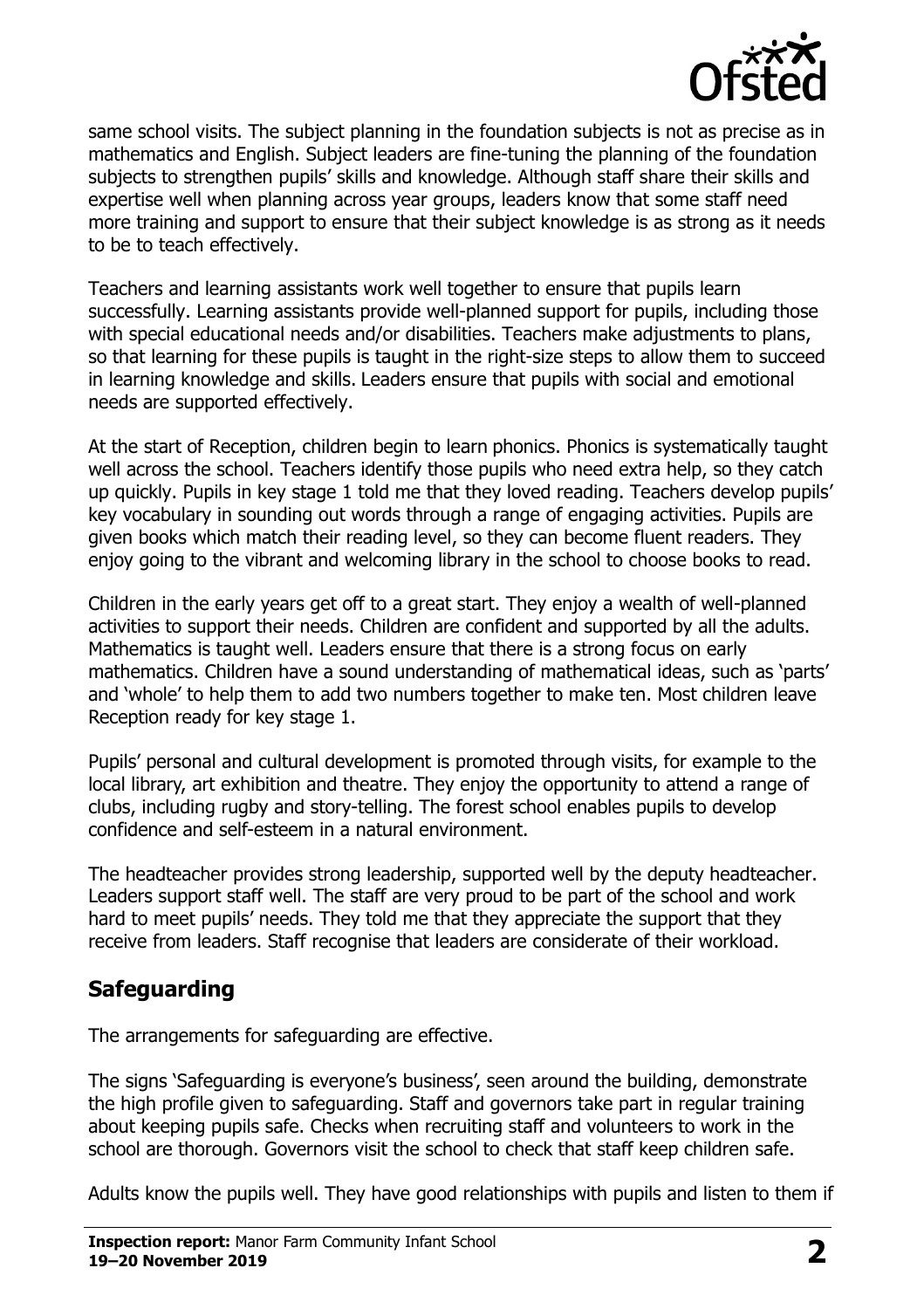

they have any concerns. Pupils are taught to keep themselves safe. Leaders work effectively with outside agencies to support pupils and their families when required.

## **What does the school need to do to improve?**

#### **(Information for the school and appropriate authority)**

■ The curriculum is ambitious and well planned overall for the early years curriculum and key stage 1. However, leaders should ensure that staff training is strengthened, so that the teachers' planning in the foundation subjects ensures the building of skills and knowledge is even more clearly defined. This work is currently underway; however, it is not fully embedded yet.

### **Background**

When we have judged a school to be good we will then normally go into the school about once every four years to confirm that the school remains good. This is called a section 8 inspection of a good school or non-exempt outstanding school. We do not give graded judgements on a section 8 inspection. However, if we find some evidence that the school could now be better than good or that standards may be declining, then the next inspection will be a section 5 inspection. Usually this is within one to two years of the date of the section 8 inspection. If we have serious concerns about safeguarding, behaviour or the quality of education, we will convert the section 8 inspection to a section 5 inspection immediately.

This is the second section 8 inspection since we judged Manor Farm Community Infant School to be good in June 2011.

#### **How can I feed back my views?**

You can use [Ofsted Parent View](https://parentview.ofsted.gov.uk/) to give Ofsted your opinion on your child's school, or to find out what other parents and carers think. We use Ofsted Parent View information when deciding which schools to inspect, when to inspect them and as part of their inspection.

The Department for Education has further quidance on how to complain about a school.

If you are not happy with the inspection or the report, you can [complain to Ofsted.](https://www.gov.uk/complain-ofsted-report)

## **Further information**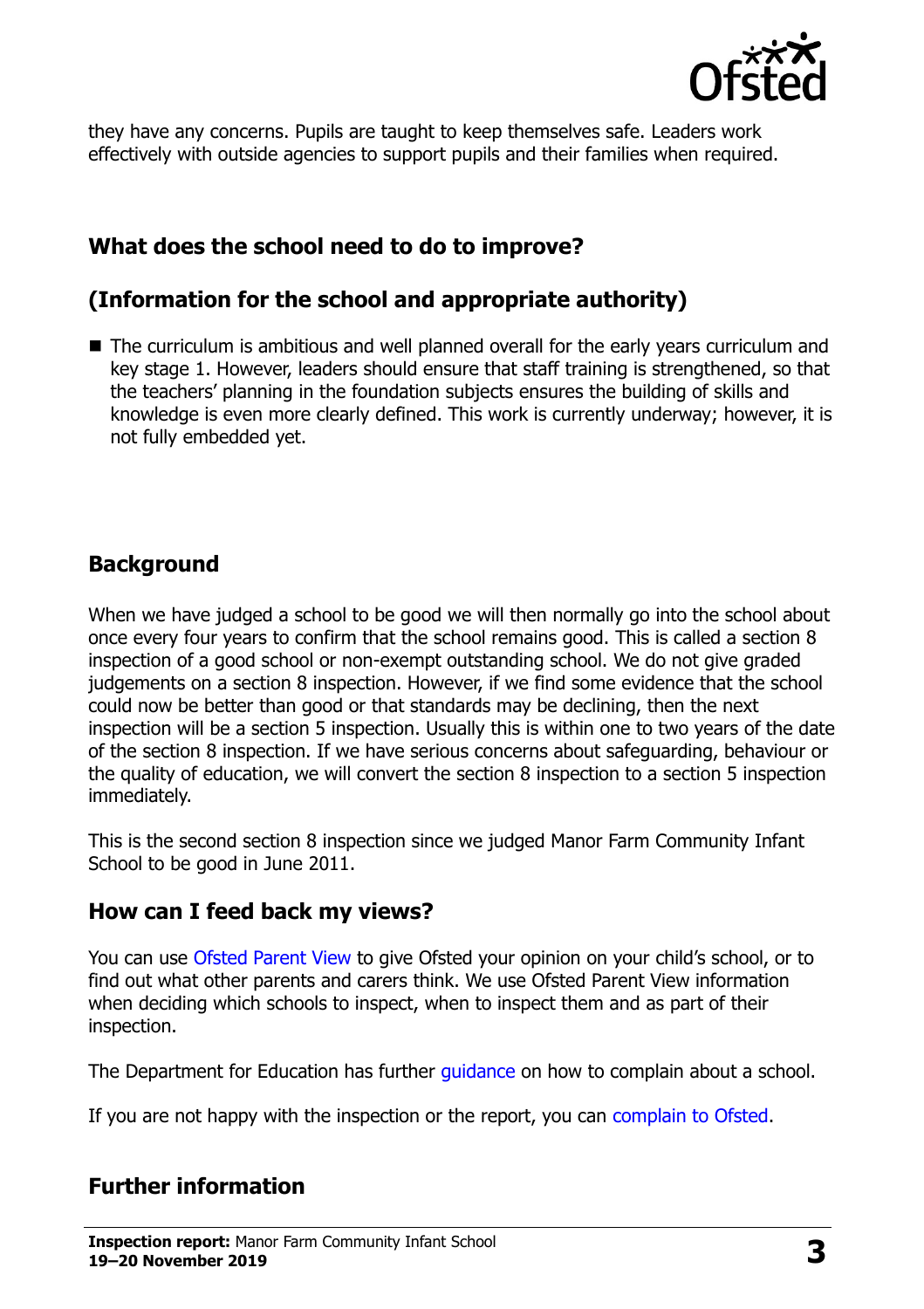

You can search for [published performance information](http://www.compare-school-performance.service.gov.uk/) about the school.

In the report, '[disadvantaged pupils](http://www.gov.uk/guidance/pupil-premium-information-for-schools-and-alternative-provision-settings)' refers to those pupils who attract government pupil premium funding: pupils claiming free school meals at any point in the last six years and pupils in care or who left care through adoption or another formal route.

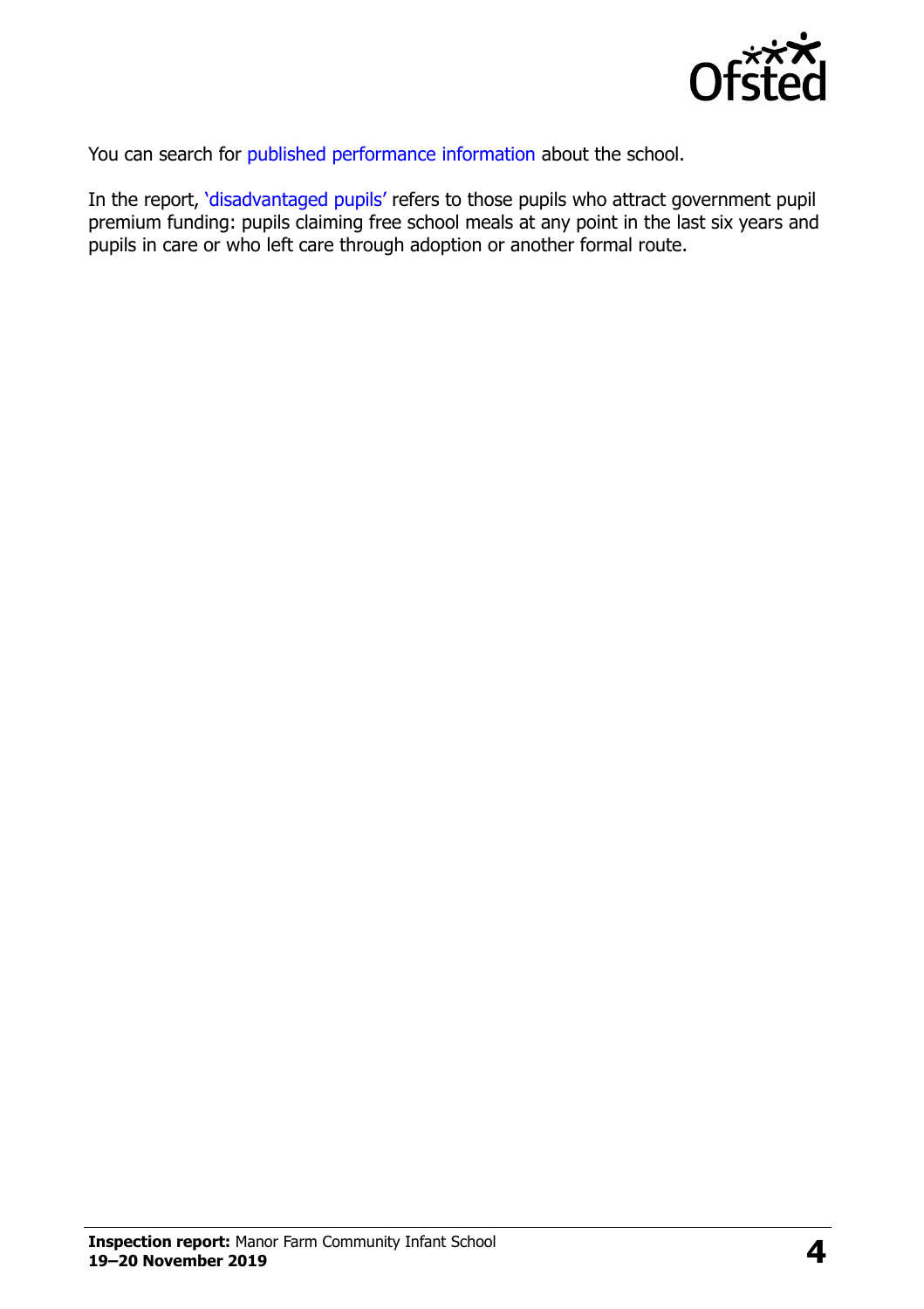

### **School details**

| Unique reference number             | 110297                         |
|-------------------------------------|--------------------------------|
| <b>Local authority</b>              | Buckinghamshire                |
| <b>Inspection number</b>            | 10111350                       |
| <b>Type of school</b>               | Infant                         |
| <b>School category</b>              | Maintained                     |
| Age range of pupils                 | $4$ to $7$                     |
| <b>Gender of pupils</b>             | Mixed                          |
| Number of pupils on the school roll | 213                            |
| <b>Appropriate authority</b>        | The governing body             |
| <b>Chair of governing body</b>      | Kathryn Hellewell              |
| <b>Headteacher</b>                  | Paula Coppins                  |
| Website                             | www.manorfarm-inf.bucks.sch.uk |
| Date of previous inspection         | 26 April 2016                  |

## **Information about this school**

■ The school has an after-school club.

## **Information about this inspection**

- During this inspection, I met with the headteacher, deputy headteacher and the special educational needs co-ordinator.
- I met with subject leaders, class teachers and support staff. I spoke with a representative of the local authority on the telephone. I met with three members of the governing board, including the chair of governors.
- I considered the 72 responses to Ofsted's Parent View questionnaire and the 52 freetext comments. I also considered the 16 responses to Ofsted's online questionnaire for staff.
- $\blacksquare$  I examined a range of documents, included those relating to governance, safeguarding, school improvement, leaders' evaluation of the school's performance and the curriculum.
- To check on the quality of education, I did deep dives in reading, mathematics and history. Meetings were held with subject leaders. I visited all classes, talked to pupils about their work and discussed the school's approach to teaching the curriculum with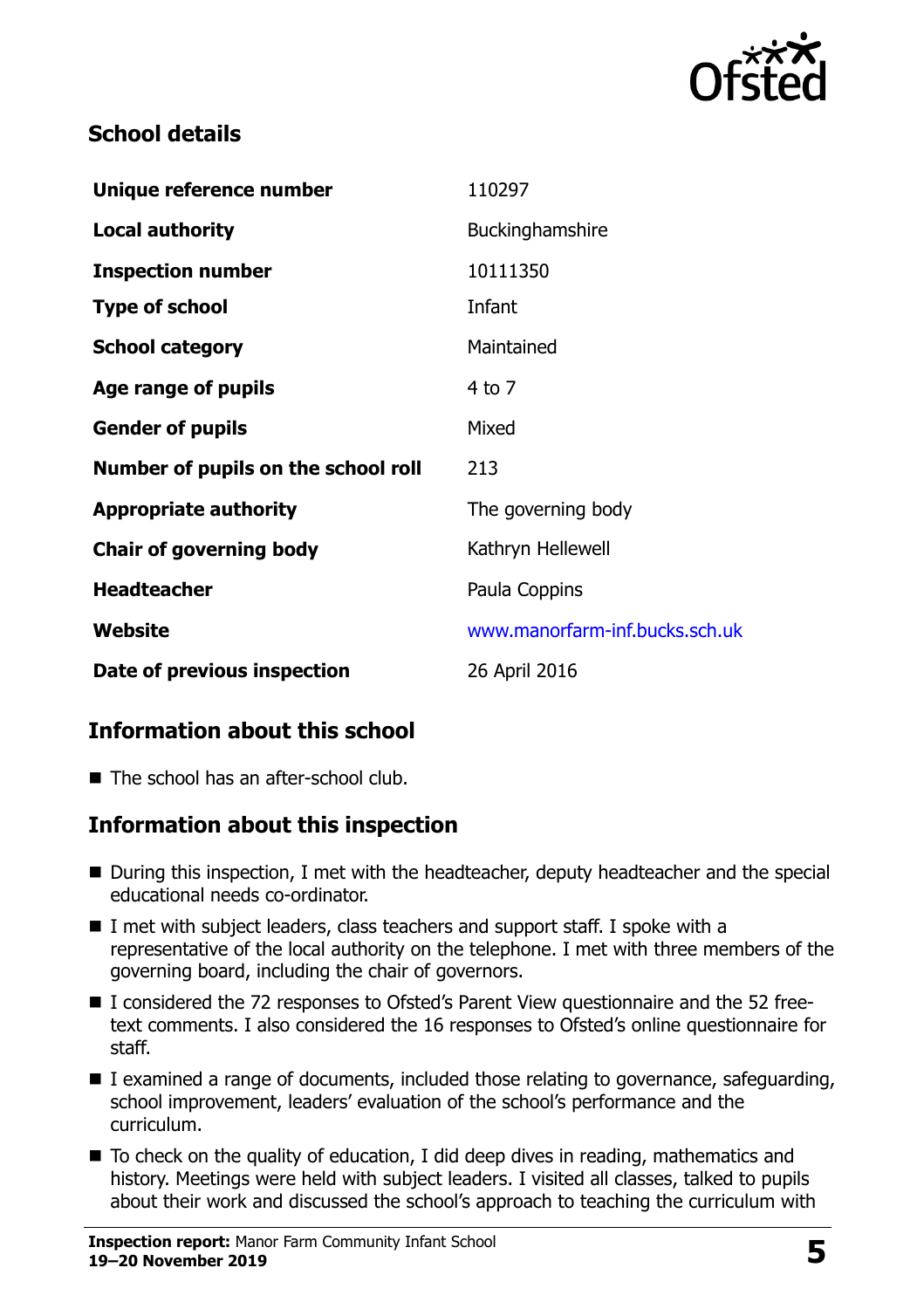

teaching staff. I heard pupils read and observed pupils reading to adults.

#### **Inspection team**

Darren Aisthorpe, lead inspector **Ofsted Inspector**